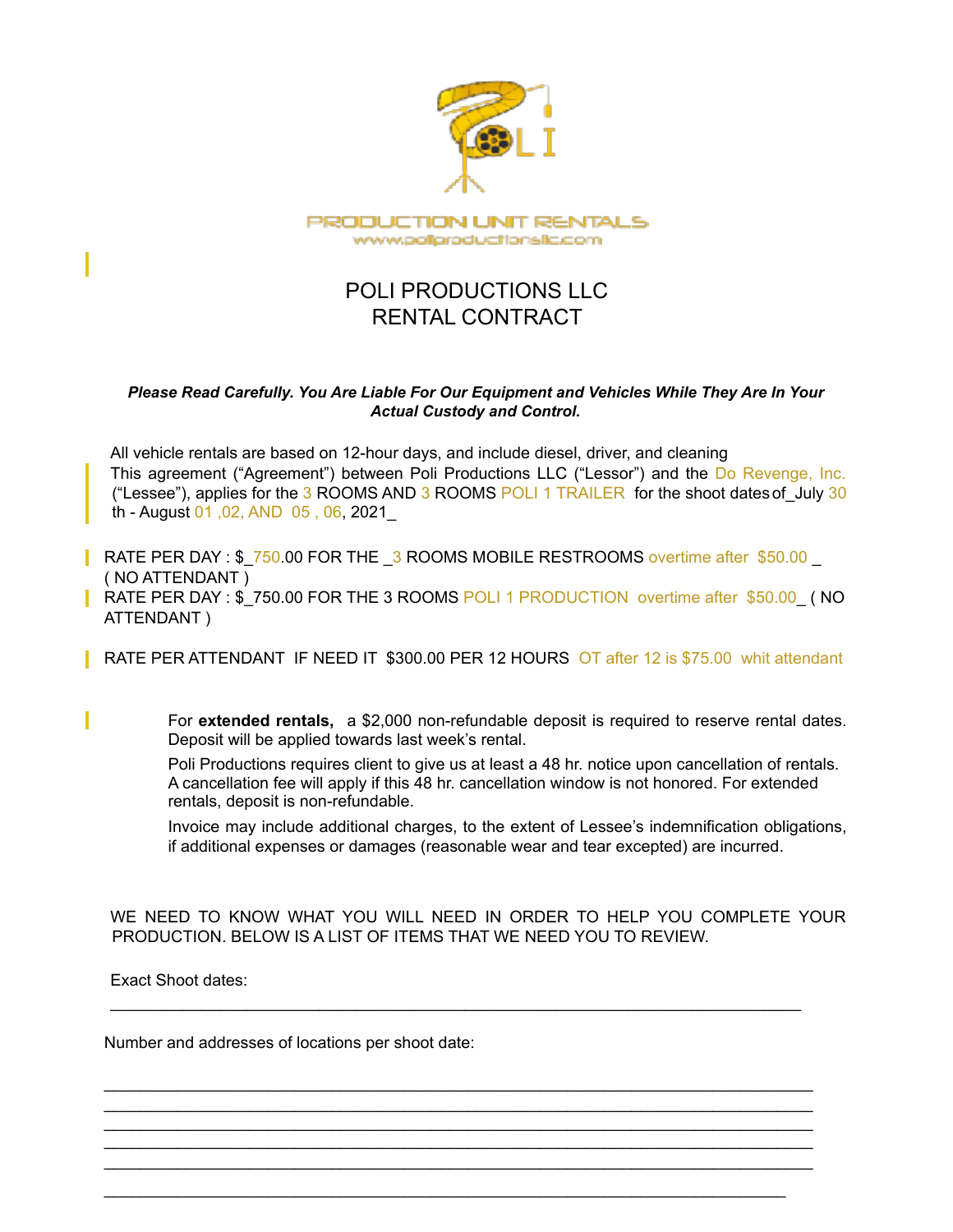Number of individuals who will be utilizing the unit each day: APROX

If split shoot, please provide dates \_\_\_\_\_\_\_\_\_\_\_\_\_\_\_\_\_\_\_\_\_\_\_\_\_\_\_\_\_\_\_\_\_\_\_\_\_\_\_\_\_\_\_\_\_\_\_\_\_\_ Out of Broward or Dade County, please provide dates:

\_\_\_\_\_\_\_\_\_\_\_\_\_\_\_\_\_\_\_\_\_\_\_\_\_\_\_\_\_\_\_\_\_\_\_\_\_\_\_\_\_\_\_\_\_\_\_\_\_\_\_\_\_\_\_\_\_\_\_\_\_\_\_\_\_\_\_\_\_\_\_\_\_\_\_\_\_\_  $\mathcal{L}_\mathcal{L}$  , and the contribution of the contribution of the contribution of the contribution of the contribution of the contribution of the contribution of the contribution of the contribution of the contribution of

Night shoots, please provide dates

\_\_\_\_\_\_\_\_\_\_\_\_\_\_\_\_\_\_\_\_\_\_\_\_\_\_\_\_\_\_\_\_\_\_\_\_\_\_\_\_\_\_\_\_\_\_\_

Please list any special needs that you may have

\_\_\_\_\_\_\_\_\_\_\_\_\_\_\_\_\_\_\_\_\_\_\_\_\_\_\_\_\_\_\_\_\_\_\_\_\_\_\_\_\_\_

INSURANCE: Client will provide Poli Productions LLC. A current certificate of insurance 24 hrs prior to rental dates. Coverage must include: Auto Liability, General Liability and Loss Payee. This Agreement must be returned to Poli Productions 24hrs prior to rental dates. Receipt of this signed Agreement will act as a rental confirmation by client. name to :

#### **POLI PRODUCTIONS LLC 3901 SW 126TH AVE MIRAMAR FLORIDA 33027**

CANCELLATION: Poli Productions requires client to give us at least a 48 hr. notice upon cancellation of rentals. A cancellation fee will apply if this 48 hr. cancellation window is not honored. Deposits for extended rentals are non-refundable.

ADDITIONAL EQUIPMENT: If Poli Productions has to rent or outsource additional equipment for client's special needs, we require the client to confirm and book 48 hrs. prior to rental dates and in case of release, client must give Poli Productions at least a 48 hr. window of cancellation in order to negotiate cancellation fees incurred from the outsource provider. Without this window we cannot guarantee the negotiation of cancellation fees.

| <b>COMPANY</b> |  | (Lessee) |
|----------------|--|----------|
|----------------|--|----------|

BILLING ADDRESS

FEIN NO.

\_\_\_\_\_\_\_\_\_\_\_\_\_\_\_\_\_\_\_\_\_\_\_\_\_\_\_\_\_\_\_\_\_\_\_\_\_\_

\_\_\_\_\_\_\_\_\_\_\_\_\_\_\_\_\_\_\_\_\_\_\_\_\_\_\_\_\_\_\_\_\_\_\_\_\_\_

NAME OF COMPANY REP: \_\_\_\_\_\_\_\_\_\_\_\_\_\_\_\_\_\_\_\_\_\_\_\_\_\_\_\_\_\_\_\_\_\_\_\_\_\_\_\_\_\_\_\_\_ Date\_\_\_\_\_\_\_\_\_\_\_\_\_

Poli Productions LLC (Lessor)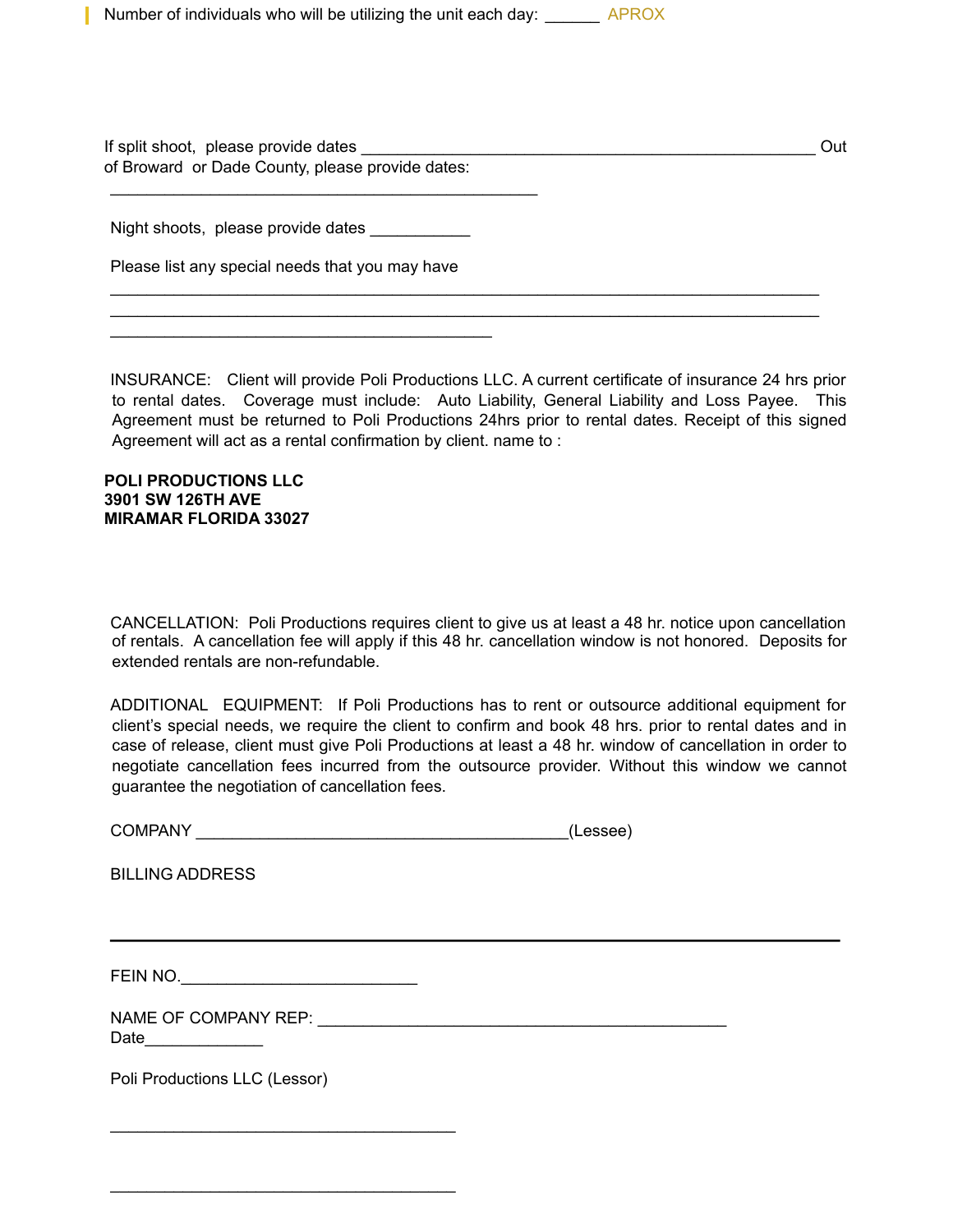Job Dates:

Job No: \_\_\_\_\_\_\_\_\_\_\_\_\_\_

Lessee and Lessor agree to the following provisions:

Lessor agrees to defend, indemnify and hold harmless Lessee, its parents, subsidiaries and affiliated companies, and the directors, officers, agents, representatives and employees of each of them, from and against any and all liabilities, claims, demands, actions, losses, damages and expenses (including, without limitation, attorneys' fees and costs) including, without limitation, for personal injury or property damage to the equipment or other property, in any way arising out of or resulting from any of the following: (1) the breach by Lessor of any warranty, representation or agreement contained in this Agreement; or (2) any defect or malfunction in the equipment; or (3) the negligence or willful misconduct of Lessor, its employees, agents, contractors or representatives; or (4) the transport or shipping of the equipment by Lessor to and/or from any location, including, without limitation, any location designated by Lessee; or (5) any services provided by Lessor, its employees, agents, contractors or representatives pursuant to this Agreement.

\_\_\_\_\_\_\_\_\_\_\_\_\_\_\_\_\_\_\_\_\_\_\_\_\_\_\_\_\_\_\_\_\_\_\_\_\_\_\_\_\_\_\_\_\_\_\_\_\_\_\_\_\_\_\_\_\_\_\_\_\_\_\_\_\_\_\_\_\_\_\_\_\_\_\_\_

Lessee agrees to indemnify, defend and hold harmless Lessor, its parents, subsidiaries and affiliated companies, and the directors, officers, agents, representatives and employees of each of them, from and against any and all liabilities, claims, demands, actions, losses, damages and expenses (including, without limitation, attorneys' fees and costs) including, without limitation, for personal injury or property damage to the equipment or other property, in any way arising out of or resulting from any of the following: (1) the breach by Lessee of any warranty, representation or agreement contained in this Agreement; or (2) the negligence or willful misconduct of Lessee, its employees, agents, or contractors in connection with Lessee's use of the equipment while the equipment is in the actual possession and control of Lessee.

Lessor hereby represents, warrants that the equipment is free from defects and is in good working order and will function properly when used for its intended purpose and Lessor has complied and will continue to comply with all applicable federal, state and local laws, rules regulations, ordinances, licensing requirements and business codes, as well as all applicable manufacturer's specifications.

Lessor's loss of use shall be determined by the actual loss sustained by Lessor (subject to Lessor's duty to mitigate any damages) and in no event will Lessee be liable for any amount that exceeds the actual and reasonable fair market value of the equipment.

Lessee shall secure and maintain, (A) Liability insurance against all risks of loss or damage to the vehicle item and/or equipment rented from Lessor and (B) Comprehensive and general automobile liability insurance in an amount no less than \$1,000,000 (one million U.S. Dollars) combined single limit of Bodily Injury and Property Damage Liability, to include Personal Injury and contractual liability.

The automobile liability should cover non-owned and hired vehicles. Lessee shall provide insurance certificates signed by an authorized representative of the relevant insurance company showing proof of compliance with the provisions requested. All requested policies of insurance shall provide that coverage is provided for Lessor as an additional insured; that the Lessor shall receive notice in writing from the insurance company prior to any cancellation or reduction of coverage ; that the coverage provided for herein is to be primary to all other insurance; and that the coverage shall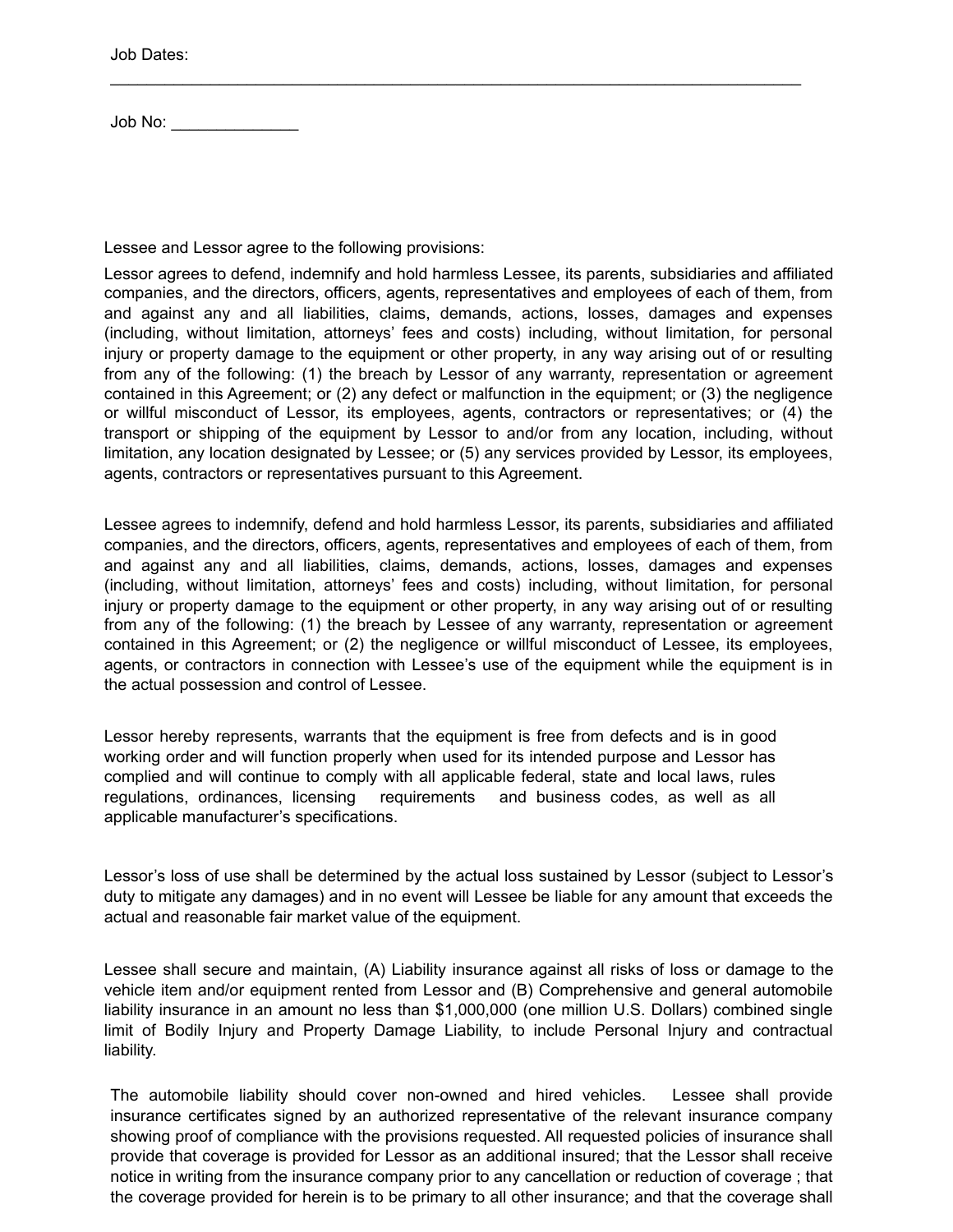commence at the time the equipment leaves the premises of the Lessor and shall remain in full force and effect until returned to the Lessor's premises.

NOTE: All of our leased vehicles are designated NON-SMOKING status. The Lessee is responsible for all damages caused directly or indirectly from smoking. A fee of up to \$ 350.00; may be charged to the Lessee if our no smoking rule is not upheld. Please see Addendum Attached.

Proof of Lessee's insurance must be given to Lessor prior to use of our equipment. The certificates of insurance must be presented to us before actual rental agreement date.

 $\mathcal{L}_\mathcal{L}$  , and the set of the set of the set of the set of the set of the set of the set of the set of the set of the set of the set of the set of the set of the set of the set of the set of the set of the set of th

\_\_\_\_\_\_\_\_\_\_\_\_\_\_\_\_\_\_\_\_\_\_\_\_\_\_\_\_\_\_\_\_\_\_\_\_\_\_\_\_\_\_\_\_\_\_\_\_\_\_\_\_\_\_\_\_\_\_\_\_\_\_\_\_\_\_\_\_\_\_\_\_\_

Signed upon and Agreed to on 1 / 2021

Company Rep:

ı

Rental order No. Note that the Print Name/Title\_\_\_\_\_\_\_\_\_\_\_\_\_\_\_\_\_\_\_\_\_\_\_\_\_\_\_\_\_\_\_\_\_\_\_\_\_\_\_\_\_\_\_

Poli Production Rep: \_\_\_\_\_\_\_\_\_\_\_\_\_\_\_\_\_\_\_\_\_\_\_\_\_\_\_\_\_\_\_\_\_\_\_\_\_\_\_\_\_\_\_\_\_\_\_\_  $\frac{1}{2021}$ 

Name/Title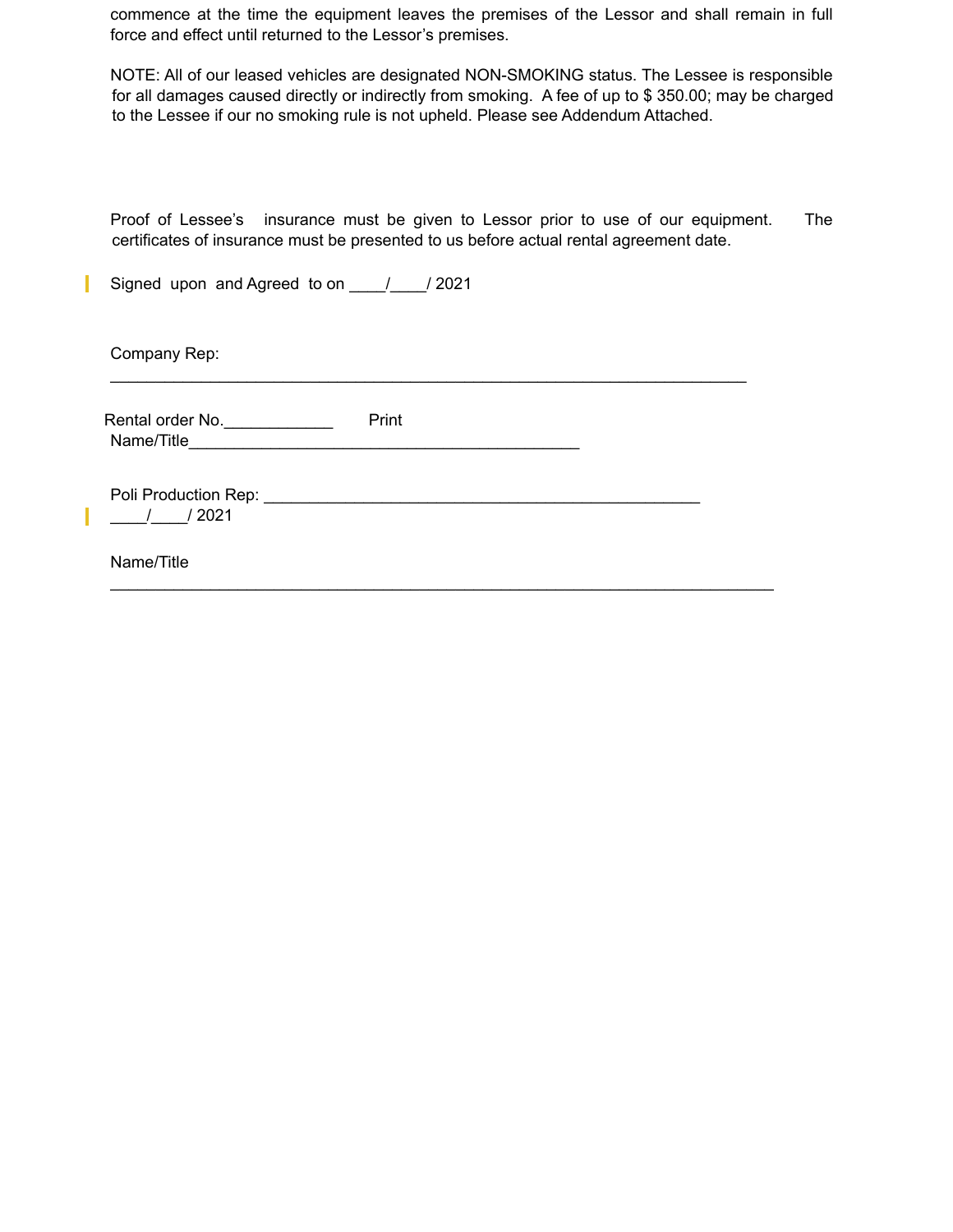

## LINE OF CREDIT INFORMATION FORM

THIS FORM MUST BE COMPLETED AND RETURNED PRIOR TO USE OF SERVICES All equipment confirmations must be secured by a credit card. Payment is due upon Presentation of the invoice. Any invoice that is designated to be paid by check, and is outstanding more than 7 business days, will be billed to the credit card on file. A 10% late fee will be added to all outstanding invoices.

| (street city state zip code)                                                                                                                                                                                                                                                                     |       |  |  |                     |  |  |  |
|--------------------------------------------------------------------------------------------------------------------------------------------------------------------------------------------------------------------------------------------------------------------------------------------------|-------|--|--|---------------------|--|--|--|
| Signature of Authorized Person:                                                                                                                                                                                                                                                                  |       |  |  |                     |  |  |  |
| Print Name: <u>2008 - 2008 - 2009 - 2009 - 2010</u>                                                                                                                                                                                                                                              | Date: |  |  | 1 / 20 Visa MC Amex |  |  |  |
|                                                                                                                                                                                                                                                                                                  |       |  |  |                     |  |  |  |
| Expiration Date: $\frac{1}{2}$ / $\frac{1}{2}$ / $\frac{1}{2}$ / $\frac{1}{2}$ / $\frac{1}{2}$ / $\frac{1}{2}$ / $\frac{1}{2}$ / $\frac{1}{2}$ / $\frac{1}{2}$ / $\frac{1}{2}$ / $\frac{1}{2}$ / $\frac{1}{2}$ / $\frac{1}{2}$ / $\frac{1}{2}$ / $\frac{1}{2}$ / $\frac{1}{2}$ / $\frac{1}{2}$ / |       |  |  |                     |  |  |  |

Please send a photocopy of credit card and driver's license with this form. Thank you!

## POLI PRODUCTIONS, LLC PAYMENT OPTIONS

For our client's convenience, POLI PRODUCTIONS ,LLC is offering 3 forms of payment:

- 1) PAY BY CHECK at the end of the job. Check to be made out to : POLI PRODUCTIONS, LLC Returned checks are subject to a \$50 returned check fee. Check payment not received at end of job (unless otherwise pre-arranged) will be billed to the credit card on file.
- 2) PAY BY CREDIT CARD. We accept Visa, Master Card and American Express.
- 3) PAY WITH CASH at the end of the job. A 5% discount of the invoice total will be deducted at the time of payment.

Please Check Your Preferred Form Of Payment: